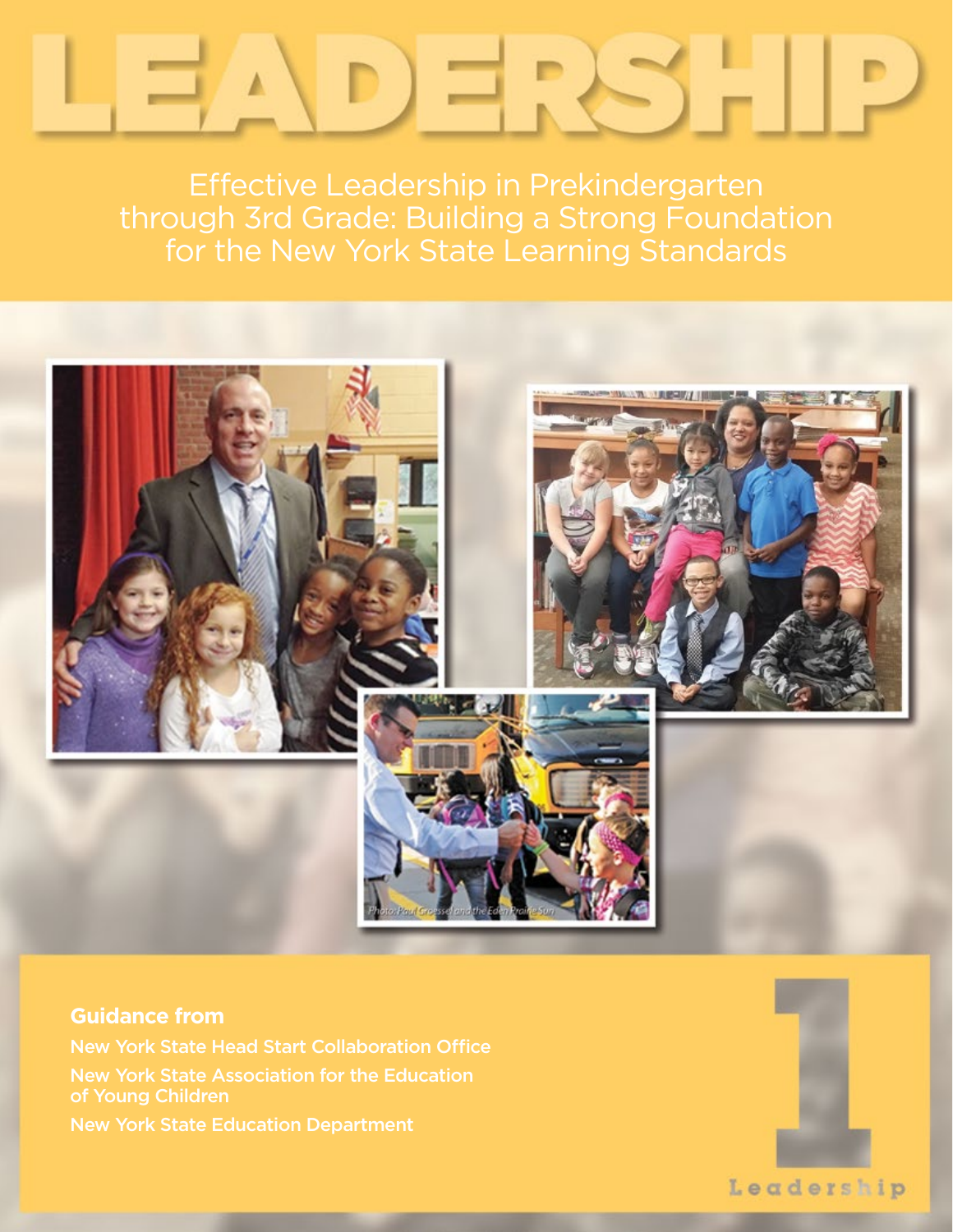#### **Young Students Need "Ready Schools"**

Schools are under tremendous pressure to reduce persistent achievement gaps. Thanks to the Governor's commitment to invest in prekindergarten programs, our elementary schools and community based child care programs are serving more 4 year old children in prekindergarten than ever before. The early childhood education years span birth to age 8. With greater populations entering our early and primary grades, it is crucial to ask whether schools are "ready" to support their developmental needs.

Today's context has been shifting the structure and focus of the early elementary school years.

Fortunately, there are many examples of elementary schools that provide young children with responsive and engaging instruction that is well aligned from early childhood through the elementary school years. These "ready" schools are reaping the benefits of an evidence-based and comprehensive approach to early education and their students are outperforming their peers. In the following pages we aim to promote and share research-based strategies for leaders to provide young learners with excellent and appropriate instruction.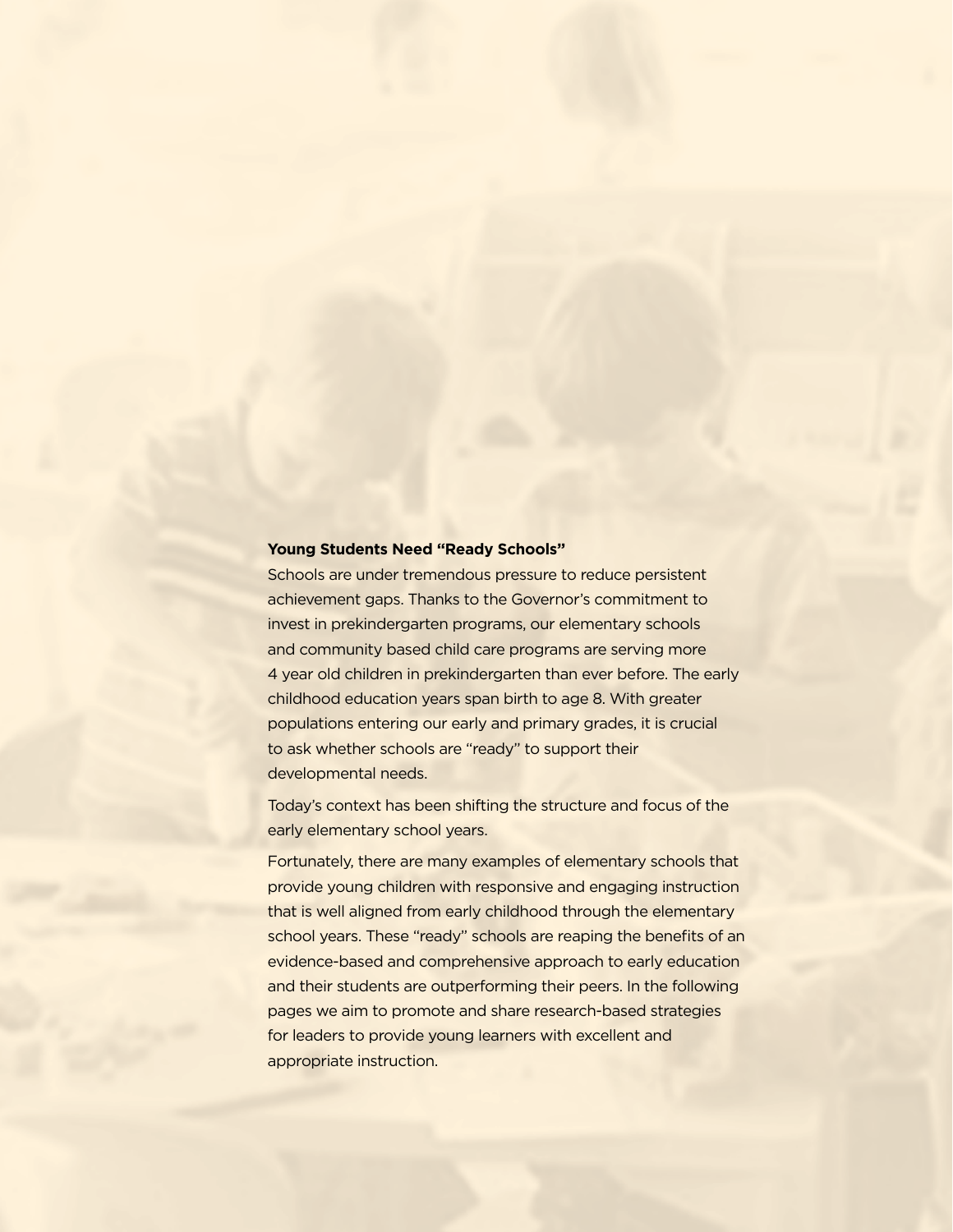

# Effective Leadership in Prekindergarten through 3rd Grade: Building a Strong Foundation for the New York State Learning Standards

As members of the NYS Early Childhood Advisory Council, the NYS Head Start Collaboration Office, the NYS Education Department, and the Association for the Education of Young Children are working to support our youngest students, their families, teachers, and leaders by highlighting key features of high quality early childhood teaching. In elementary schools as well as early childhood settings – child care centers and homes, Head Start programs, and prekindergarten sites – administrators shape the culture of their school or program. Leaders' educational philosophy, instructional decisions, human resources practices, and budget allocations combine to shape a school's approach to educating young children. Ultimately, leaders who value early childhood development as the foundation for intellectual and social growth consistently promote appropriate and rigorous early childhood instructional strategies to ensure children have high-quality early learning experiences in prekindergarten through 3rd grade.

# **We firmly believe that young students can best meet the New York State Learning Standards when they have effective teachers who use intentional, experiential, and developmentally and culturally appropriate practices.**

The purpose of this brief is to help leaders enact high-quality practice that nurtures and challenges young learners. We begin by describing the evidence base for effective early childhood practice in order to equip administrators and program directors with key facts to bolster their leadership. Next, we discuss how a comprehensive approach to high-quality education from prekindergarten to 3rd grade helps children meet New York State Learning Standards. To turn knowledge into action, we recommend strategies that leaders can use to ensure children receive excellent education in their early years. The brief concludes with one community's story where high-quality education in its elementary school has contributed to great results for student achievement in elementary school and beyond.

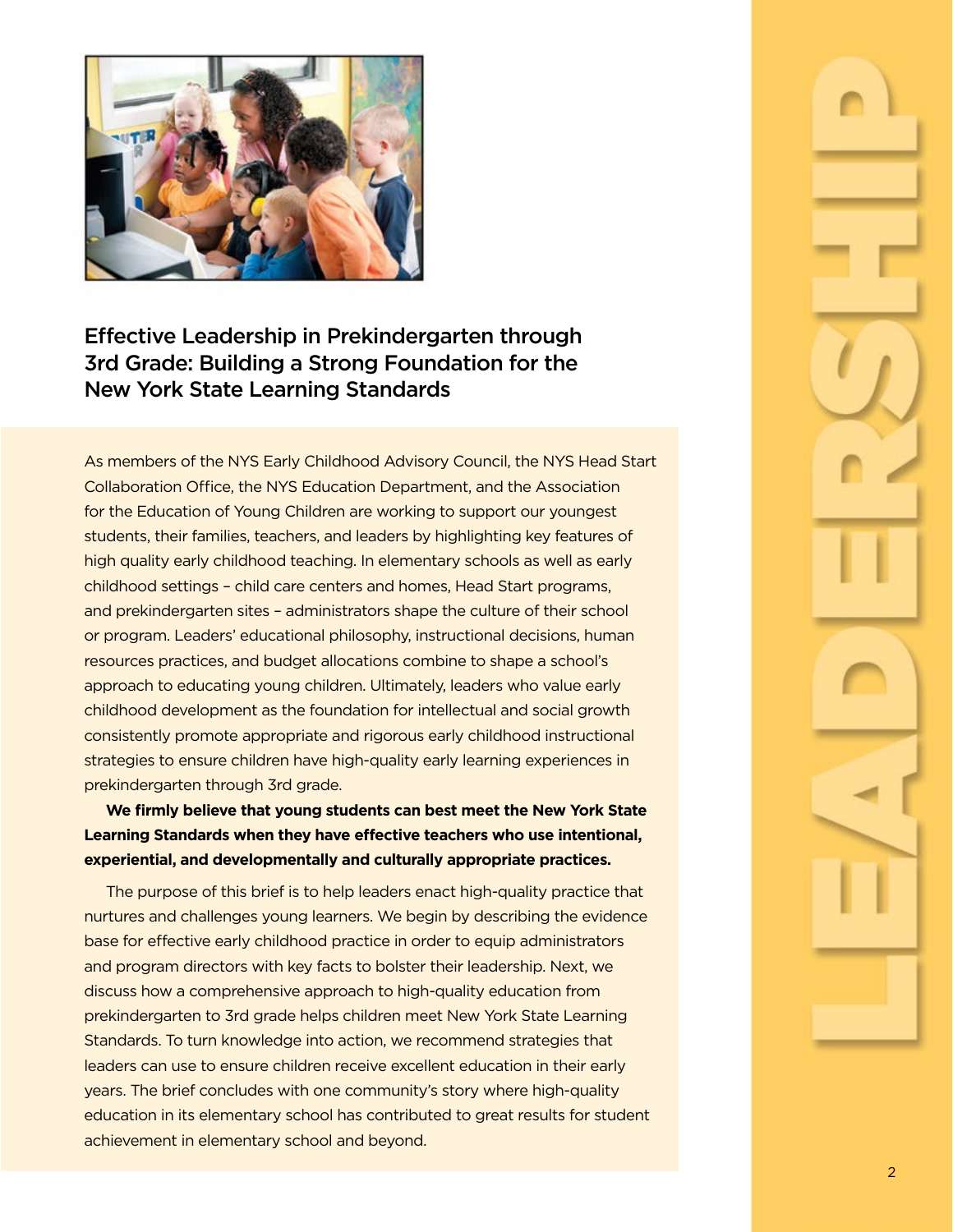# **Summary of Suggested Leadership Strategies for Providing High-quality Learning Experiences**

- 1. Demonstrate a commitment to high-quality, developmentally appropriate instruction from prekindergarten through 3rd grade
- 2. Set administrative policies that support high-quality early learning experiences
- 3. Develop and expand partnerships among prekindergarten through 3rd grade teachers
- 4. Integrate professional development across the early grades
- 5. Engage families and communities

# **Rigorous Early Childhood Practice: Intentional and Experiential**

Effective leaders recognize that teachers and caregivers have a special role to play in helping young learners realize their potential. Developmentally Appropriate Practice (DAP) is a phrase commonly used by early childhood education experts and practitioners to describe the teacher-child interactions that foster children's optimal growth and learning in all developmental<br>domains. Unfortunately, many Unfortunately, educators who do not specialize in early childhood education have the false notion that DAP is a hands-off approach to teaching young children in which teachers watch children play. Rather, DAP is an approach to early childhood education that prioritizes intentional instructional practices in which teachers help children develop a comprehensive range of knowledge and skills through *experiential learning opportunities.*

### **Striking the Balance: Child-Initiated and Teacher-Guided Instruction**

There is mounting evidence affirming that young children learn best in classrooms that balance child and adult-initiated such study followed children's progress from preschool through elementary school. Researchers noted that a developmentally appropriate approach yielded gains for children in numerous aspects of their development. The results also indicated that the best teachers used a mixture of approaches – scaffolding, extending, discussing, monitoring, and direct instruction – within a child's developmental range.<sup>1</sup>

In contrast to the balanced approach, studies suggest that teacher-directed classrooms can inhibit children's learning. For instance, when young children do not engage in dramatic play at school, behavioral challenges and expulsions increase.2 Research has also shown that children – especially boys – in teacher-directed classrooms suffer more stress and are less motivated when compared to children in more child-initiated classrooms.<sup>3</sup> At the other end of the spectrum, unstructured classrooms are also ineffectual. Indeed, research affirms that neither didactic techniques nor hands-off approaches work. As displayed in Figure 1, a high-quality early learning environment strikes a balance between child-initiated play in the presence of engaged teachers and focused experiential learning guided by teachers.4

| Laissez-Faire,                                                              | <b>Classroom Rich</b>                                                          | <b>Playful Classroom</b>                                              | Didactic,                                                                             |
|-----------------------------------------------------------------------------|--------------------------------------------------------------------------------|-----------------------------------------------------------------------|---------------------------------------------------------------------------------------|
| <b>Loosely Structured</b>                                                   | in Child-Initiated                                                             | with Focused                                                          | <b>Highly Structured</b>                                                              |
| Classroom                                                                   | Play                                                                           | Learning                                                              | Classroom                                                                             |
| Ample play but without<br>active adult support,<br>often resulting in chaos | Exploring the world<br>through play with<br>the active presence<br>of teachers | Teachers guiding<br>learning with<br>rich, experiential<br>activities | Teacher-led instruction,<br>including scripted<br>teaching, with little<br>or no play |

Figure 1. Early Childhood Instructional Continuum5 The orange section depicts the "sweet spot" for maximum learning, trust and discovery.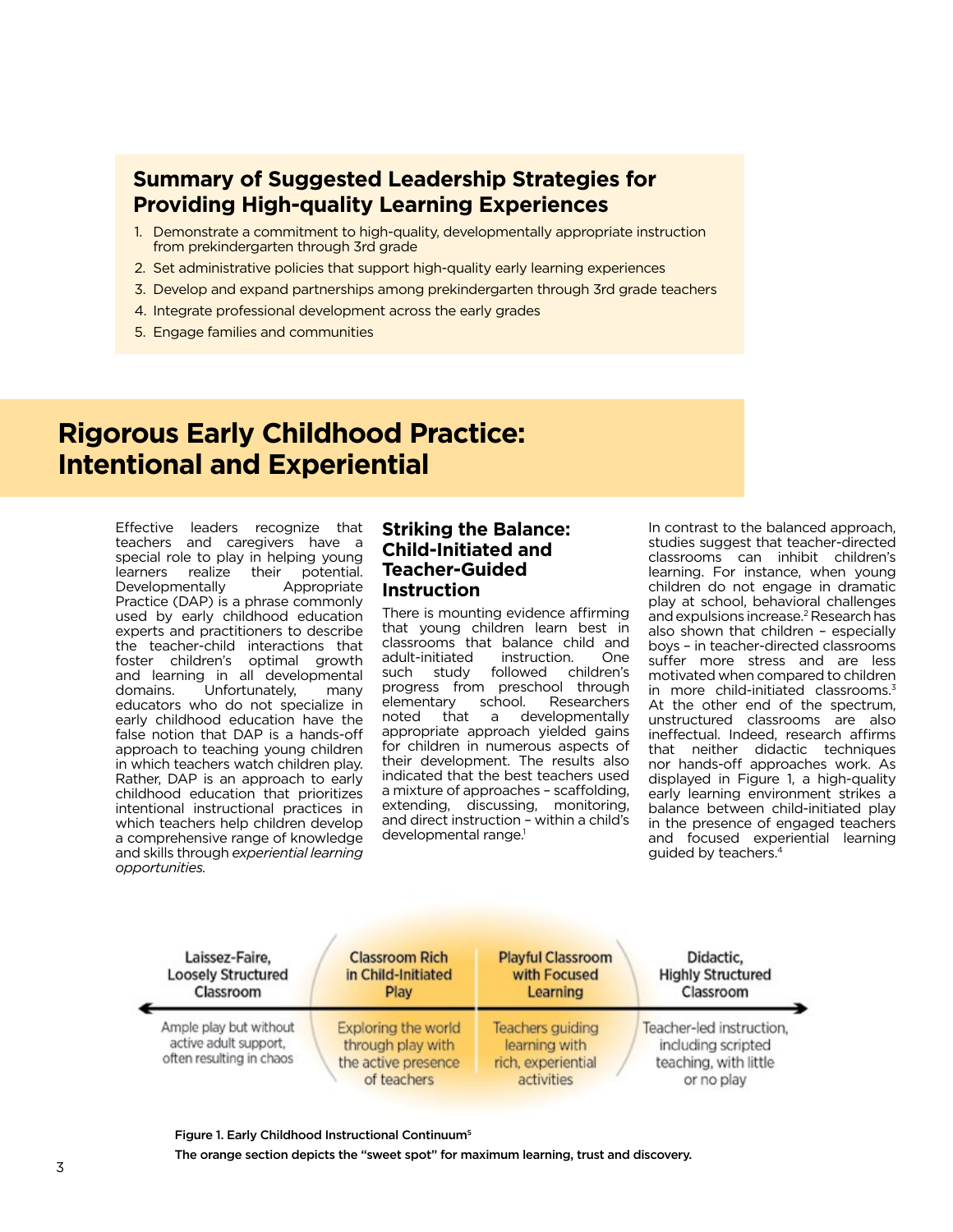Early childhood and elementary school teachers that use a balanced approach see positive results across all developmental domains. In particular, studies have shown that children who "engage in complex forms of sociodramatic play have greater language skills than non-players, better social skills, more empathy, more imagination, and more of the subtle capacity to know what others mean. They are less aggressive and show more self-control and higher levels of thinking."6 Teachers are essential to facilitating the kind of sophisticated play that promotes holistic learning by helping children identify appropriate roles and expanding on their interactions. In other words, effective teachers are *intentional*: they present robust curriculum content with careful attention to learning sequences in all developmental domains and sensitivity to students' self-regulation, attention, and enjoyment in learning.7

High-quality education for children from birth through 3rd grade is also experiential: child-driven hands-on opportunities to work with peers and solve problems, test ideas, invent, create, and grow. Moreover, young learners need to use their skills and apply their knowledge in a variety of contexts. Indeed, Jim McHugh, Principal at Bell Top Elementary School in the East Greenbush Central School District agreed, "We have to be creative. Having young children sit for a 90 minute literacy block doesn't work." Instead, a literacy block should be a balance of teacherguided and child-initiated learning during whole group, small group, and individual times. For example, teachers may provide 20 minutes of small group differentiated guided reading lessons, 20 minutes of whole group interactive read-alouds, 20 minutes of shared reading of songs, poems, and big books, and the final 30 minutes for students to independently practice reading as they engage in learning centers. Having a considerable amount of time to teach literacy (listening, speaking, reading and writing) in a meaningful, developmental, and deliberate fashion is essential for student academic success. With a balanced approach to intentional and experiential learning, effective teachers plan and implement instruction with the goal of building a joyous community of learners.

# **Implementing Intentional and Experiential Approaches**

Although the evidence is clear, translating the research into practice can be challenging, particularly given the pressures from parents and policymakers alike to implement more teacher-directed approaches. Early childhood and school leaders' support is crucial to help early childhood and early elementary teachers build on children's interests and experiences while integrating individually and culturally appropriate strategies in five essential areas.

#### **1. Interactions and Instruction:**

Teachers scaffold new concepts through interactions that reflect a warm tone in order to establish a safe and stimulating environment in which children can explore new ideas and abilities. Instruction transpires when teachers engage in elaborated interactions and present increasingly<br>challenging tasks across all challenging tasks across all developmental domains. Throughout small group interactions, teachers and children work together and build their social, emotional, and cognitive skills. Learning also occurs during casual conversations throughout the day, such as during snack time, transitions, and outside play.

#### **2. Curriculum:**

Effective curricula address the content and structure of the educational experience that teachers plan and execute when caring for and teaching their students. Curricula should encompass major learning goals in all developmental domains and can be articulated in one curriculum that addresses all domains or several curricula that pertain to specific content or developmental areas. Curricula should be selected or created after teachers and the administration carefully research and consider the benefits of a curriculum for the individual and communal interests of their students.

#### **3. Environment:**

In an early learning classroom, the<br>environment encompasses the encompasses the physical space as well as the overall organization of the classroom,<br>including the structures and including the structures and guidelines that ensure the time with students is used effectively.

A high-quality classroom typically has defined learning centers and a space in which the whole class can gather for large group instruction. Teachers also establish predictable routines and expectations that help students stay on task and meaningfully engaged.

#### **4. Assessment:**

Exceptional teaching is individualized and responsive to each child's needs and experiences. It is therefore predicated by teachers' awareness of their students' knowledge and abilities. Assessment for young children (under age 8) is quite different from the strategies that work with older students. Great care must be taken to use appropriate assessment tools and to collect information about children in many ways, at many points in time.

#### **5. Family Engagement:**

Families are their children's first and most influential teachers. In the early grades, school leaders and teachers play a critical role in setting the tone for a reciprocal and positive relationship with parents. For young students in particular, learning occurs within children's cultures and is most meaningful when it builds on their prior learning and experience. With collaboration, students' family members can help children extend learning at home.

Parents that are involved in their child's education in the early grades are much more likely to be involved in later grades. Engaging parents early has a long lasting positive impact on children's success.

In schools that apply these strategies, children thrive. According to Principal Mary Lavin from Windermere Boulevard School, "Teachers needed to be convinced that allowing students to have choice throughout their day would be beneficial. It took time for the teaching practices to change but with time and support, teacher morale increased, student motivation rose, and student achievement increased." Indeed, intentional and experiential education fosters creativity, curiosity, and critical thinking skills that will help children meet the sophisticated expectations described in the New York State Learning Standards.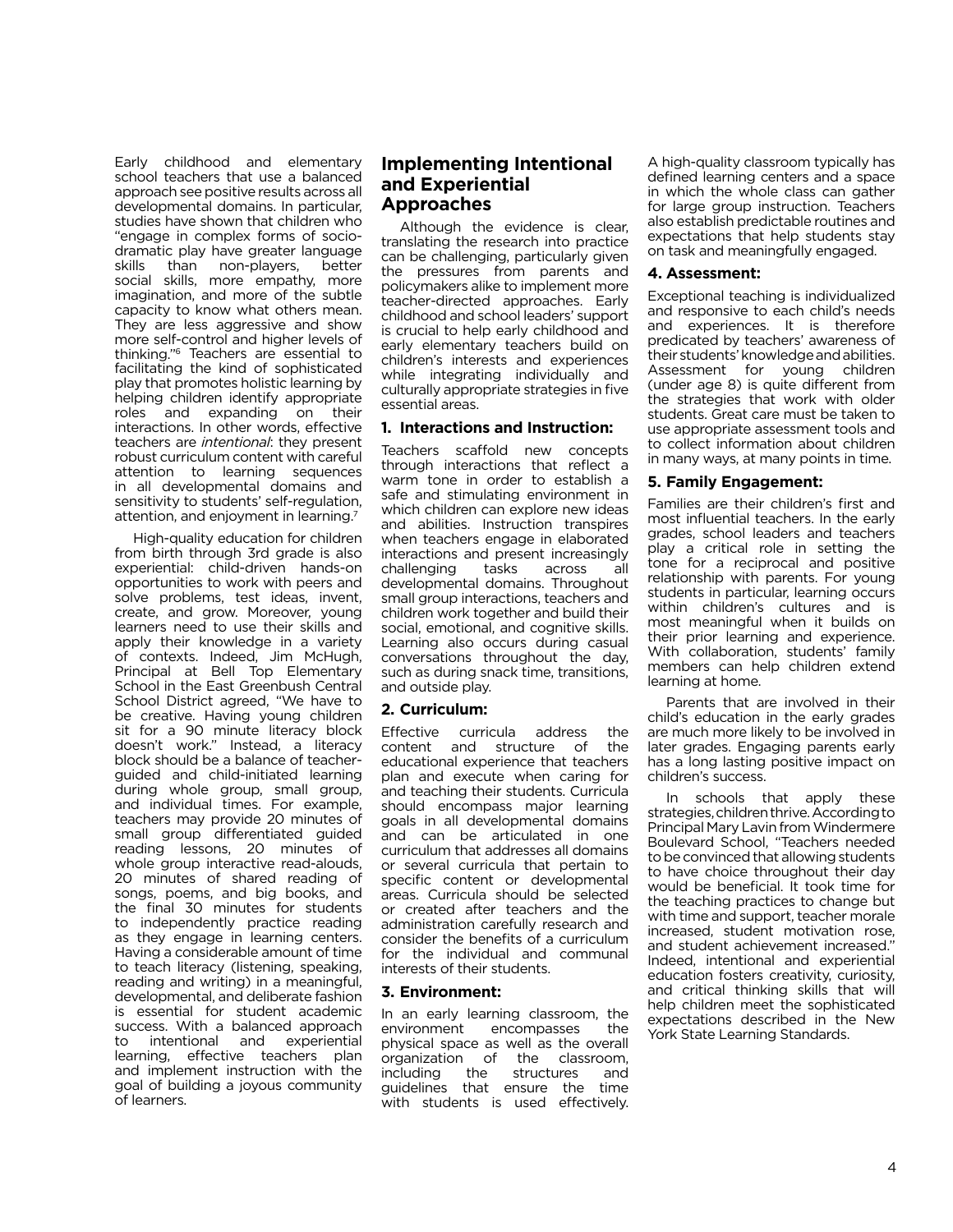# **Rigorous Early Childhood Practice Helps Students Gain the Foundational Skills Needed to Meet the New York State Learning Standards**

Elementary school leaders are guiding their schools in new efforts to meet the New York State Learning Standards, which specify learning outcomes for each grade level and have raised expectations for students' content knowledge.

Like developmentally appropriate practice, the New York State Learning Standards support interdisciplinary learning, higher order thinking, creativity, and the use of language and literacy skills throughout the day. Rigorous early childhood practice embodies the educational context that young children need to gain these skills and knowledge. In a balanced child-initiated and teacherguided learning setting, children are encouraged to activate critical thinking skills and independently explore their ideas in whole group and small group instruction. A deep focus on language and literacy is seamlessly integrated throughout the curriculum.

Teachers that adhere to developmentally practices are deep listeners. They challenge children's ideas, asking them to explain their positions to build logic, reasoning, and communication skills. Teachers will also add relevant<br>content to extend students' extend understanding of key concepts and vocabulary to help them meet learning goals. For example, during interactive shared book reading, teachers ask children to point out story elements and anticipate the ending. They introduce and define new words. The teacher encourages young learners to explain their ideas based on the text, illustrations, and characters.

The classroom environment is also organized carefully. The teacher has established routines and structures to help the students focus and contribute to class discussions, like pictorial schedules for the day and regular morning meetings to orient the class to the key topics they are pursuing. The curriculum is implemented with a balance of whole group, small group, and individual learning. It prioritizes child-initiated learning in which teachers creatively meet subject area and developmental area objectives. For instance, when children have choices, they may engage in dramatic play, and the teacher will be attuned to the children's play themes and build on them. In this way, the teacher will introduce new content and play materials to stimulate children's

ideas. She knows the needs and interests of individual children and helps them overcome obstacles in their lives that hinder learning. Good teachers are able to connect content to their children's lives outside the classroom.

Finally, there is<br>ongoing flow an ongoing of communication between teachers and families about students' learning and growth. Communication occurs

through structured opportunities such as parent-teacher conferences and weekly newsletters or emails in which teachers share the topics that students are investigating and provide family members with information about how they can help their children at home. It also occurs as teachers integrate families' experiences and cultures to enrich the curriculum. If a class studies their community, for example, a parent with relevant experience (e.g., cab driver, postal worker, city official) may be invited to share his or her expertise.

# **High-quality Early Learning Across the Birth to 3rd Grade Continuum**

Clearly we need effective, rigorous practice within each grade or age grouping. To close the achievement gap. However, school leaders and teachers need to ensure children receive excellent instruction in each grade *and* attend to how learning opportunities build on one another.

Young children come to a prekindergarten or kindergarten with a wide range of experiences. Awareness of the experiences and early childhood program offerings in the school's community can help teachers and administrators understand children's interests, needs, and assets. Early childhood program leaders and elementary school leaders have the joint responsibility for ensuring children have smooth transitions as they move from one setting or grade level to the next.

Elementary school leaders can support continuity by ensuring the curricula and assessments are aligned with the progression of learning standards. Furthermore, they can work



with early childhood leaders to offer integrated professional development opportunities. Most significantly, they can establish transition practices that welcome children and families into their school. Effective transition activities build mutual trust between school staff and families and set the tone for productive and positive home-school relationships that extend throughout a child's academic career. New York's SED recently released an assessment tool that elementary schools can use to evaluate and guide their efforts to ensure children have a smooth transition when they begin kindergarten.<sup>8</sup>

Early childhood leaders also play a role in cultivating strong relationships with the elementary school leaders in their community. For example, they may invite local school principals and teachers to visit their site and have a dialogue about kindergarten expectations and the New York State Learning Standards and then share the ways that highquality early learning helps meet those goals. The opportunity for teachers to meet with one another, see their class environments, and build positive relationships can go a long way toward offering children a cohesive educational experience: as one administrator stated, "seeing is believing." Another way to help the transition is by sharing data about children's development. In one community, for example, each child has a portfolio of their work that they bring with them throughout the preschool and early elementary school years.<sup>9</sup> Indeed, early childhood and elementary school leaders must work together to create a learning continuum across the education sectors that will benefit students and families.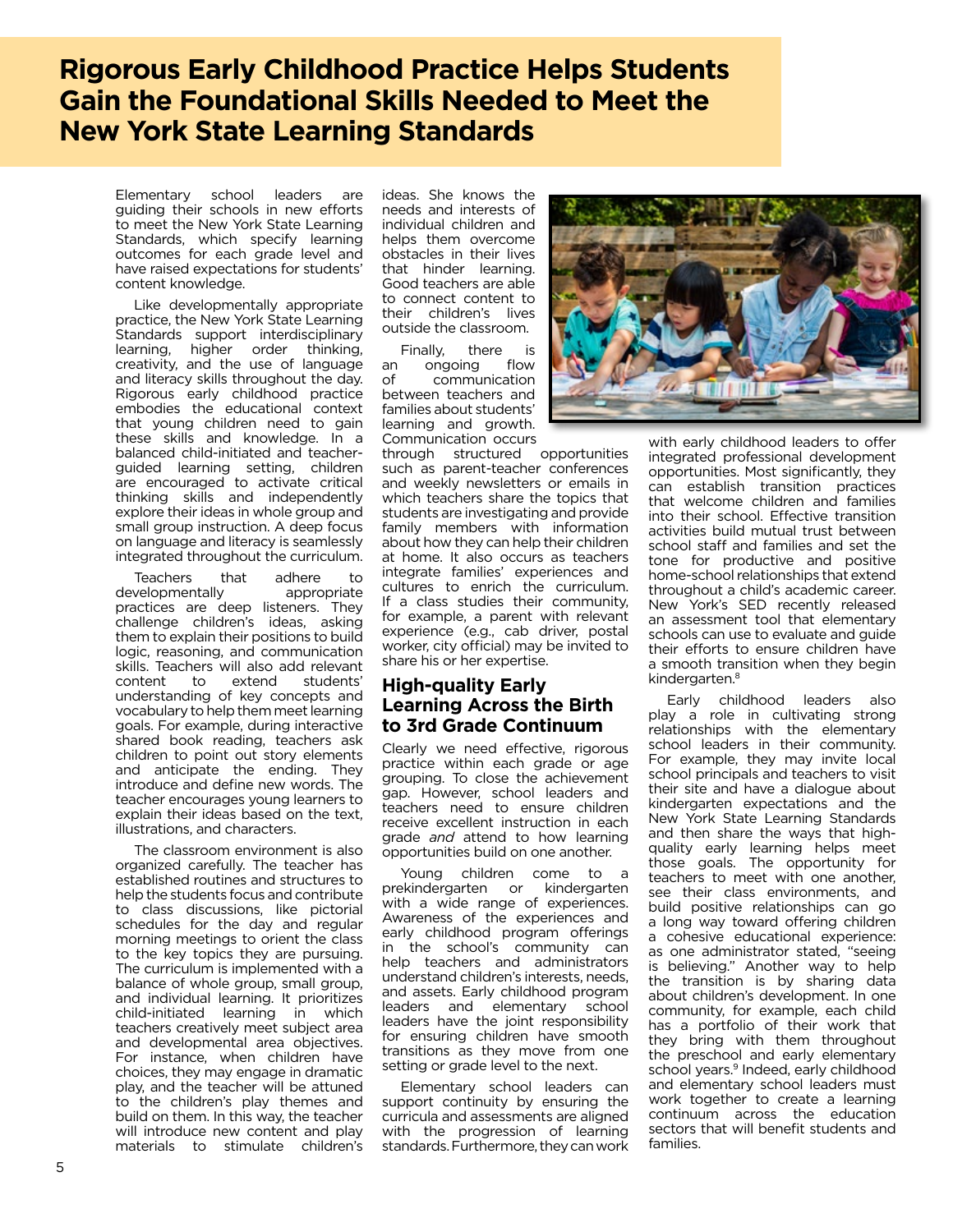# **Suggested Leadership Strategies for Providing High-Quality Learning**

Leaders have several tools to facilitate effective early learning practices in their schools. The suggested strategies described below are based on best practices<sup>10</sup> and they are informed by interviews with several school leaders in New York State. They emphasize both structural issues related to effective practice as well as the important interpersonal aspects of building aligned and effective early learning systems.

#### **1. Demonstrate a commitment to high-quality developmentally appropriate instruction from prekindergarten through 3rd grade**

Principals and early childhood administrators have the important role of creating a culture dedicated to excellent instruction in prekindergarten through 3rd grade. To be strong instructional leaders for effective early childhood practice, leaders need to stay abreast of research on innovations and best practices. They assign strong teachers with expertise in early childhood development and pedagogy to the early grades and they encourage their teachers to use authentic assessment data to drive instructional decisions. Finally, leaders can support sequenced learning standards and curricula to facilitate transitions and coherent instruction.

#### **2. Set administrative policies that support high-quality early learning experiences**

Numerous administrative decisions have implications for the quality of young learners' education. From a *human resources* perspective, it is critical to place teachers with specialized knowledge of early childhood development and effective pedagogy with young children in the

early grades classrooms. *Budget allocations* are important as well. For instance, the environment in early grades classrooms has a great impact on

*State resources to support leaders in the supervision of the early grades.* 6

children's learning: adequate materials must be available for children to engage in experiential and rigorous learning opportunities. *Data systems* and *assessment practice* are also critical so that teachers have tools to follow students' progress over time and use authentic assessment to guide the individualized instructional practices that are so central to highquality early learning. When school leaders implement prekindergarten, they can work with QUALITYstarsNY to ensure that prekindergarten classrooms are offering the highest quality care for young learners.

#### **3. Develop and expand partnerships among prekindergarten through 3rd grade teachers to align curriculum, instruction, and assessments**

Administrators can encourage teachers to work together to ensure their approaches are aligned and mutually supportive. Establishing dedicated time for school- and community-based teachers to work and plan together helps to build a collaborative approach to highquality early learning with vertical (PreK-12) and horizontal alignment among teachers working at the same grade level.

#### **4. Integrate professional development across the early grades**

Elementary school staff and early childhood teachers can come together by participating in shared professional development opportunities, such as workshops and coaching. By creating a two-way street, leaders leverage resources to provide more extensive professional development. When teachers participate in professional



development at one another's sites, they also gain a better understanding of where children are coming from and where they are headed. Shared<br>professional development may development enhance instruction as well as build mutual respect that will have a lasting impact on the teachers who care for and educate children.

#### **5. Engage families and communities**

Children will thrive in learning environments that are welcoming and reflect their families, home communities, cultures, and languages. There are numerous ways to engage and support families. For instance, a school can house or develop a partnership with an early childhood program/child care center that supports parents as children's first teachers. This approach helps to build a positive relationship with<br>families and demonstrates the and demonstrates school's commitment to children's success. At the same time, families can gain information about how to best support their children during the early years and be connected to resources in the community. A school can also have a dedicated space and resources for families to meet with other parents, teachers and access culturally inclusive resources that support their children's learning. The local public library and other community resources are critical partners in children's success in the early years of development.

Effective leaders can set the stage for strong transition practices and policies so children and their families have a positive transition into kindergarten.

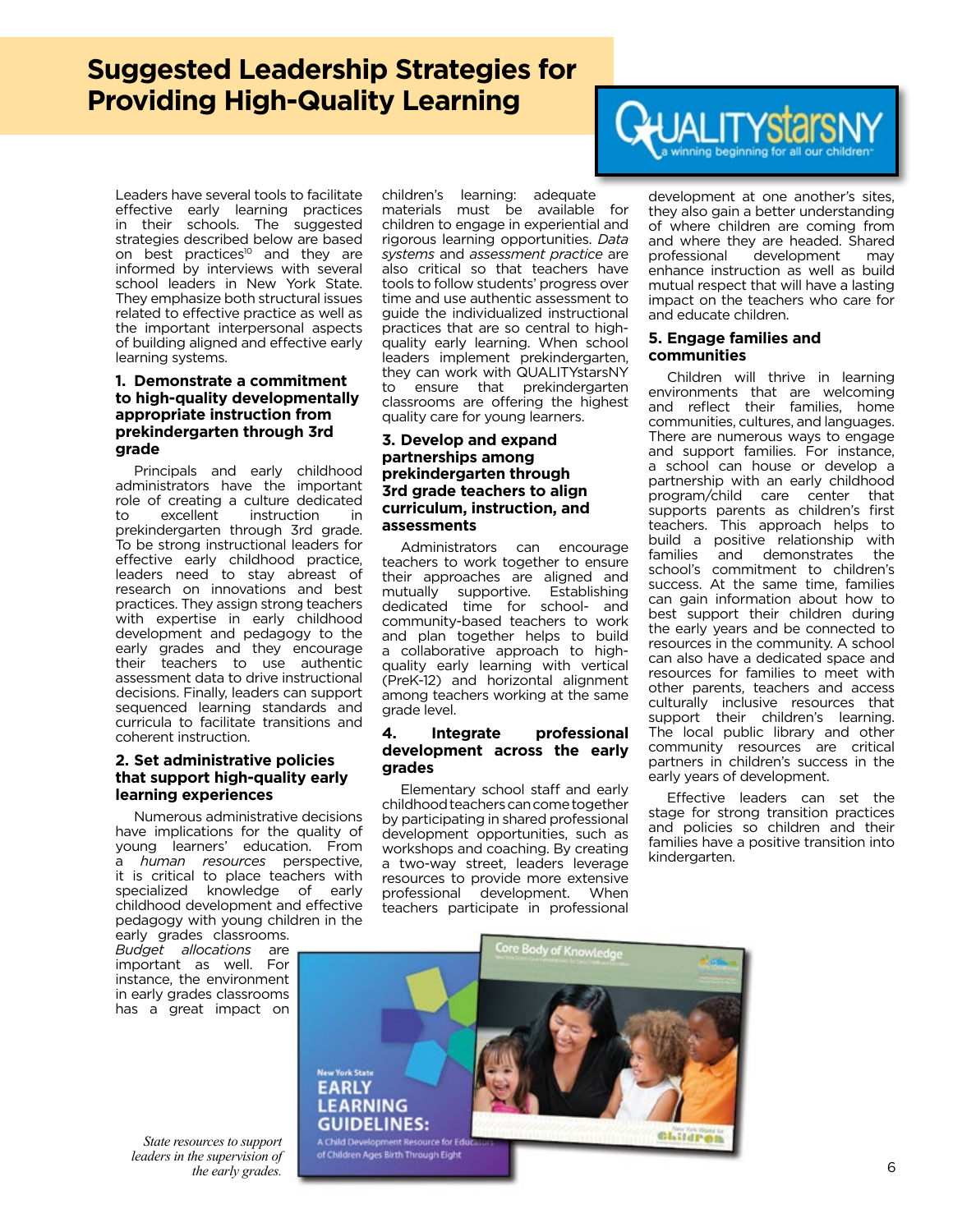# **One school's approach to high-quality education from prekindergarten through 3rd grade: Windermere Boulevard School's Early Childhood House11**

# **AMHERST CENTRA**

Windermere is a town that neighbors the city of Buffalo. The elementary school serves over 750 students in grades PreK-5 and 46% of the student body is eligible for the free or reduced-price lunch program. It is an increasingly diverse school community where over 30 different languages are represented. Windermere Boulevard School adopted an innovative administrative structure to support developmentally appropriate instruction in the early grades. The school is comprised of two "houses." The Early Childhood House for grades PreK-2 and the Intermediate House for grades 3-5. Each house has its own Principal. Ms. Mary Lavin is the Principal of the Primary House and she works closely with Mrs. Julie Flanagan, the Principal of the Intermediate House, to ensure they meet the school's vision for an engaging learning environment that provides young learners with excellent developmentally informed instruction.

By devoting one administrator to the early grades, Windermere's school leaders recognized the unique characteristics of early learners. The small school approach also fostered cohesion among the teaching staff; they increasingly share similar strategies for working with their students. The results are promising. The students have consistently outperformed statewide averages ELA and Mathematics benchmarks (see Figure 1). Windermere's approach is reflected in four of the features of early childhood teaching that support young children's acquisition of new knowledge and skills: curriculum, interactions and instruction, the environment, and assessment.



# **Curriculum**

Windermere Early Childhood House adopted a common approach to teaching guided by two programs: *The Thoughtful Classroom12* and *Responsive Classroom.*<sup>13</sup> Together these two instructional paradigms ensure a cohesive approach to effective teaching, student achievement and a positive school climate. These approaches provide specific teaching strategies that foster supportive and stimulating instruction. They encourage teachers to offer "lessons and assignments that are active and interactive, appropriately challenging,

purposeful, and connected to students' interests so that students reach higher levels of motivation, skill mastery, creativity, critical thinking, and problem-solving."

Windermere adds to the *Thoughtful Classroom*  and *Responsive Classroom* approaches with other content focused curricula, all of which emphasize a balance of direct teaching and children's choice. For instance, they use the *Building Blocks–Foundations for Mathematical Thinking* curriculum that relies on constructivist learning principals and is aligned with national math learning standards. Similarly, for English/ Language Arts instruction, the teachers rely on Ohio State University's *Literacy Collaborative Framework*. 15 The framework highlights balanced literacy and encourages reading and writing across the curriculum. Windermere's early grades teachers worked diligently to align their curricula to the New York State Learning Standards and have supplemented the curricula with teacher-designed lessons when needed.

## **Interactions and Instruction**

Windermere's Early Childhood House encourages the staff to interact with the children and their families in a responsive and respectful way. Principal Lavin emphasized the importance of understanding the value of diversity in their school. In adopting the *Responsive Classroom* approach, the administration reinforced the importance of the quality of teacher-child interactions. *Responsive Classroom* teaching practices support the teachers to "create an environment in which every child feels safe and fully included, teacher and students share a common purpose, and a sense of joy envelops hard work, which together enable children to take the risks necessary for learning."

#### **Environment**

The early grades teachers at Windermere's Early Childhood House have arranged their classroom environments to support young learners' growth. When Principal Lavin first began working with the staff, they collectively focused on each classroom's arrangement. Lavin understood the importance of the environment for children's learning and recognized that the teaching staff could work collaboratively to ensure that they were meeting the students' needs. Specifically kindergarten, first, and second grade teachers toured several early childhood classrooms, including classrooms at a local Montessori school, and reflected on how the environment could reinforce the school's vision. Teachers then read and discussed Classroom Spaces that Work, which describes the *Responsive Classroom* approach to room arrangement that involves "establishing and teaching behavior expectations, handling behavior mistakes, managing the schedule, and organizing physical spaces in ways that enable students to work with autonomy and focus."16 Afterwards the whole kindergarten team worked together to set up one teacher's classroom and then each teacher arranged her own classroom similarly. According to Principal Lavin, the teachers quickly saw the value of the changes in the environment for children's behavior and engagement. Now, all the teachers have voluntarily removed the traditional teacher and student desks and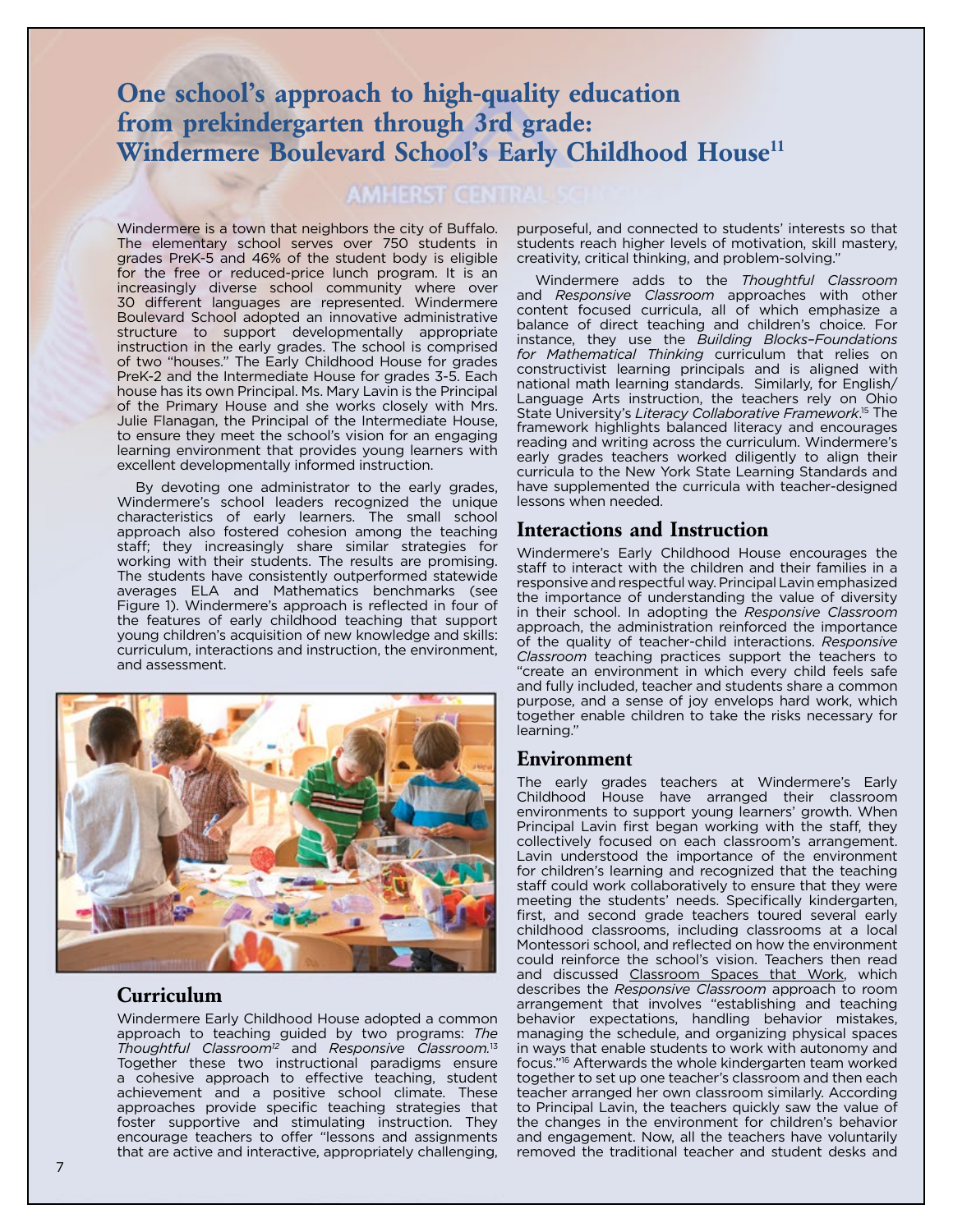instead every classroom in the early childhood house has clearly delineated learning centers (e.g., for blocks, sensorial play), materials are out and available for children to freely access, and each classroom has an open inviting space for community meetings. They also use grade appropriate pictorial schedules and other techniques to help the children work collaboratively and independently.

### **Assessment**

Windermere's Early Childhood House believes that student assessment is an ongoing process that includes collecting, synthesizing, and interpreting information gathered from multiple sources over time. To do this, teachers implement a comprehensive and balanced assessment protocol. Teachers use a mix of informal/authentic assessment tools and formal/standardized assessments to measure their young students' progress over time. Social workers meet with each family to help teachers understand their aspirations for their child and important family history. Teachers understand that the information gathered fulfills different purposes and together helps to compile a much more complete picture of each student. Some examples of types of assessments and the tools used at Windermere are shared below:

## **New Entrant Screening:**

New York State Education Law requires that every new entrant to a public school have health records, dental, hearing and vision screens, and a developmental screen. Windermere screens new Prekindergarten and Kindergarten entrants using the Early Screening Inventory Revised  $(ESI-R).<sup>17</sup>$  It is a quick, standardized developmental screen that is administered only once to a child. It is used to identify students who are possibly gifted, have a possible disability, or who may be limited in their English proficiency. A child with special gifts or a delay may be refereed to Committee on Preschool Special

Education. Children who are found to have Limited English Proficiency can benefit from a wide range of strategies the classroom teacher and others can employ. New entrants into first or second grade follow the same procedure except a Literacy Profile is completed using the Fountas & Pinnell Benchmark Assessment System (BAS).18

# **Developmental Authentic Informal**

### **Assessments:**

 Teachers use a variety of curricular and subject-based developmental assessments. They use informal and formal observations, checklists, scoring rubrics, portfolios, and teacher or parent ratings. The District has developed a standards-based checklist to help teachers monitor student growth and to differentiate instruction. Teachers also measure students' progress in relevant subject areas with subject specific curriculum assessments. For example, a Literacy Profile is completed individually on each kindergarten, first, and second grade student three times a year using components from the BAS.

## **Formal Standardized Assessments:**

Additionally, Windermere uses a standardized, norm referenced screen in literacy and math to ensure that school wide assessment of student progress is aligned to national normative measures. The Windermere prekindergarten program utilizes the *MClass Circle in Literacy and Math*19 and students in kindergarten, first, and second grade are assessed using *AIMsweb in Literacy and Math.*20 This assessment also fulfills New York State's requirements for students to participate in a universal screen as part of a comprehensive Response to Intervention Program. Some schools also preform social and emotional screenings on new entrants to ensure all needs are addressed as soon as possible after enrollment.



Figure 1. Windermere students' 3rd grade proficiency compared to state averages on the New York State Assessments.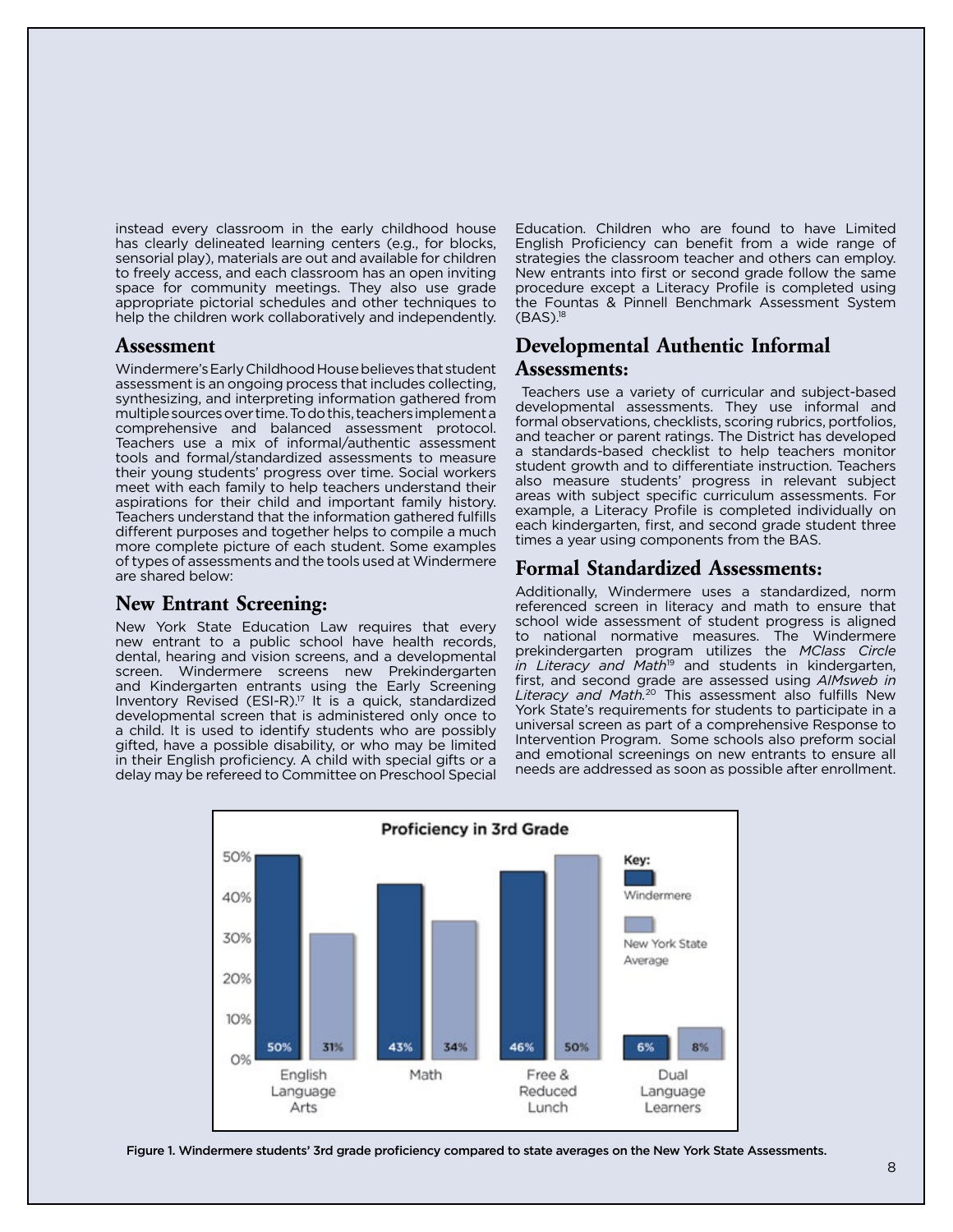# **Conclusion**

New York State's leaders in early childhood and elementary schools are critical partners in ensuring that young children receive top-notch instruction. With this brief, we hope to jump start a dialogue about the core features of effective early childhood practice – interactions and instruction, curriculum, environment, assessment, and family engagement – that will help prekindergarten to 3rd grade students achieve the essential skills for lifelong success described in the New York State Learning Standards. **As the State raises the bar for children's intellectual achievement, it is especially important that we work together to provide children with intentional, experiential, and joyful learning.** 

### **Look for the other Briefs in this series:**

- Curriculum
- Environment
- Interaction
- Assessment
- Family Engagement
- Behavior
- Play

*To learn more and view the other briefs in this series that address curriculum, the classroom environment, instruction and interactions, assessment and family engagement, behavior and play, please visit the New York ECAC website at www.nysecac.org or contact us ecac@ccf.ny.gov*

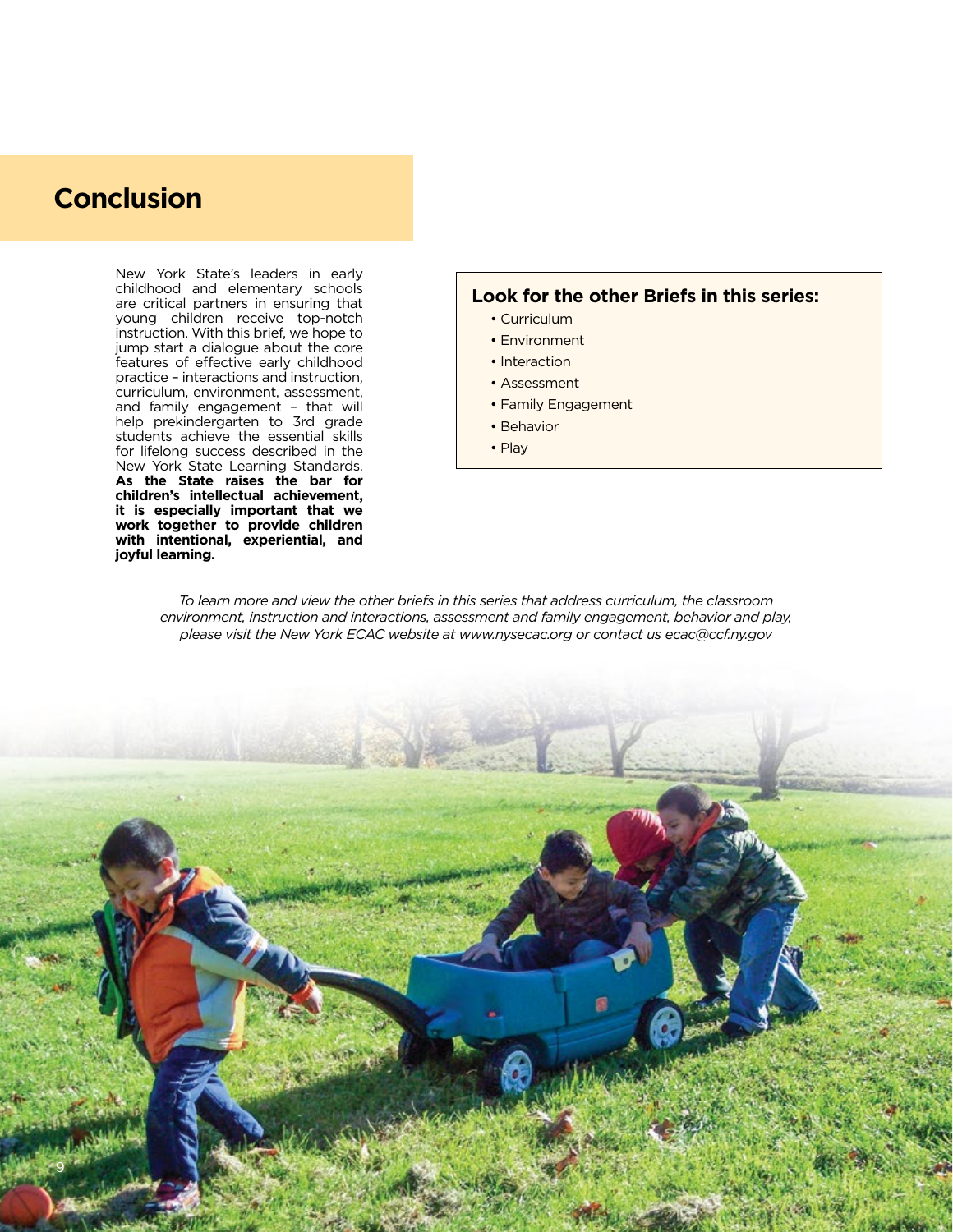### **Resources**

- n **Leading Early Childhood Learning Communities** *National Association for Elementary School Principals www.web.naesp.org/misc/ECLC\_ExecSum.pdf*
- **Framework for Planning, Implementing, and Evaluating PreK-3rd Grade Approaches** *Kristie Kauerz and Julie Coffman, 2013 www.depts.washington.edu/pthru3/PreK-3rd\_Framework\_Legal%20paper.pdf*
- **n The PreK to 3rd Grade National Work Group** *www.prek-3rdgradenationalworkgroup.org/node/1*
- **n The New York State Education Department's Tool to Assess the Effectiveness of Transitions from Prekindergarten to Kindergarten** *www.p12.nysed.gov/earlylearning/documents/FinalDistrictPKKTransitionSelfAssessmentmar19FINAL\_1.pdf*
- n **New York State Education Department**  *www.nysed.gov*

# **Sources**

*1 Siraj-Blatchford, I. (2009). Curriculum, pedagogy and progression in "sustained shared thinking." Early Education, Spring, 6-7.*

*2 Gilliam, W. (2005). Prekindergarteners left behind: Expulsion rates in state prekindergarten systems. New Haven, CT: Yale University Child Study Center.*

*3 Van Horn, L.M., Karlin, E.O., Ramey, S.L., Aldridge, J. & Snyder, S. W. (2005). Effects of developmentally appropriate practices on children's development: A review of research and discussion of methodological and analytic issues. The Elementary School Journal, 105, 4325-351.*

*4 Miller, E. & Almon, J. (2011). Crisis in the kindergarten: Why children need to play in school. Alliance for Childhood. Retrieved January 14, 2014 from www.allianceforchildhood.org/sites/allianceforchildhood.org/files/file/kindergarten\_report.pdf*

*5 Miller, Ed. & Almon, J. (2011). Pg. 12*

*6 Miller, Ed. & Almon, J. (2011).* 

*7 National Association for the Education of Young Children. (2009). Developmentally appropriate practice in early childhood programs service children from birth through age 8: Position statement. In C. Copple & S. Bredekamp (Eds.) Developmentally appropriate practice in early childhood programs service children from birth through age 8. 3rd edition. (p-1-31). Washington, D.C.: Author.*

<sup>8</sup> The New York State Education Department's tool to assess the effectiveness of transitions from *prekindergarten to kindergarten. Retrieved July 30, 2014 from www.p12.nysed.gov/earlylearning/documents/ FinalDistrictPKKTransitionSelfAssessmentmar19FINAL\_1.pdf*

*9 Waters-Boots, S. (2011). Early Education Study Group Tour Ghent, Belgium; The Netherlands; and Slovenia: Country summaries and lessons learned. Retrieved January 24, 2014 from www.depts.shington.edu/pthru3/European\_Summary\_Document\_final\_ november%2028\_11.pdf*

*10 Kauerz, K. & Coffman, J. (2013). Framework for planning, implementing, and evaluating PreK-3rd grade approaches. Seattle, WA: College of Education, University of Washington.*

*11 This case study is based on an interview with Ms. Mary Lavin who has been the principal of Windermere's Early Childhood House for 11 years. The interview was conducted on January 3, 2014.*

<sup>12</sup> For more information about the Thoughtful Classroom visit www.thoughtfulclassroom.com/

<sup>13</sup> For more information on the Responsive Classroom Approach visit www.responsiveclassroom.org/

*14 For more information on Building Blocks visit www.gse.buffalo.edu/org/buildingblocks/*

*15 For more information on the Literacy Collaborative Framework, visit www.lcosu.org/framework.html*

*16 Clayton, M.K. & Forton, M. F (2001) Classroom spaces that work. Greenfield, MA*

*Northeast Foundation for Children.*

*17 For more information on the Early Screening Inventory visit www.schools.nyc.gov/NR/rdonlyres/F497EC47-D4F8-41BD-828B-010E0F2341E7/0/ESIREducatorFAQs.pdf or www.pearsonclinical.com/education/products/100000382/early-screening-inventoryrevised-2008-edition-esi-r.html*

<sup>18</sup> For more information on the Fountas & Pinnell Benchmark Assessment System visit www.heinemann.com/fountasandpinnell/ *BAS2\_overview.aspx*

*19 For more information on the MClass Circle visit www.amplify.com/assessment/mclass-circle*

*20 For more information on the AIMSWeb assessment visit www.aimsweb.com/*